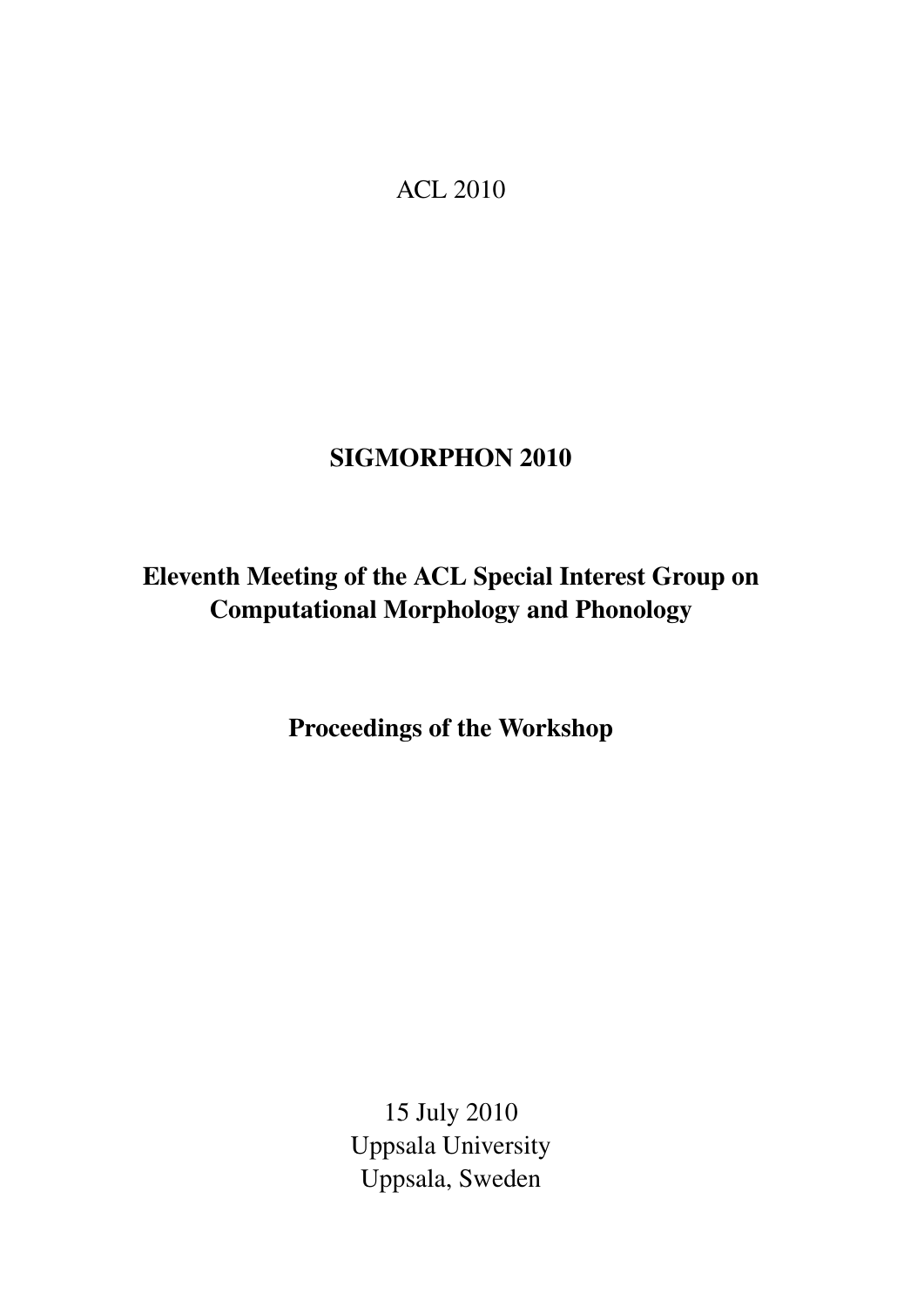Production and Manufacturing by *Taberg Media Group AB Box 94, 562 02 Taberg Sweden*

c 2010 The Association for Computational Linguistics

Order copies of this and other ACL proceedings from:

Association for Computational Linguistics (ACL) 209 N. Eighth Street Stroudsburg, PA 18360 **USA** Tel: +1-570-476-8006 Fax: +1-570-476-0860 acl@aclweb.org

ISBN 978-1-932432-76-3 / 1-932432-76-0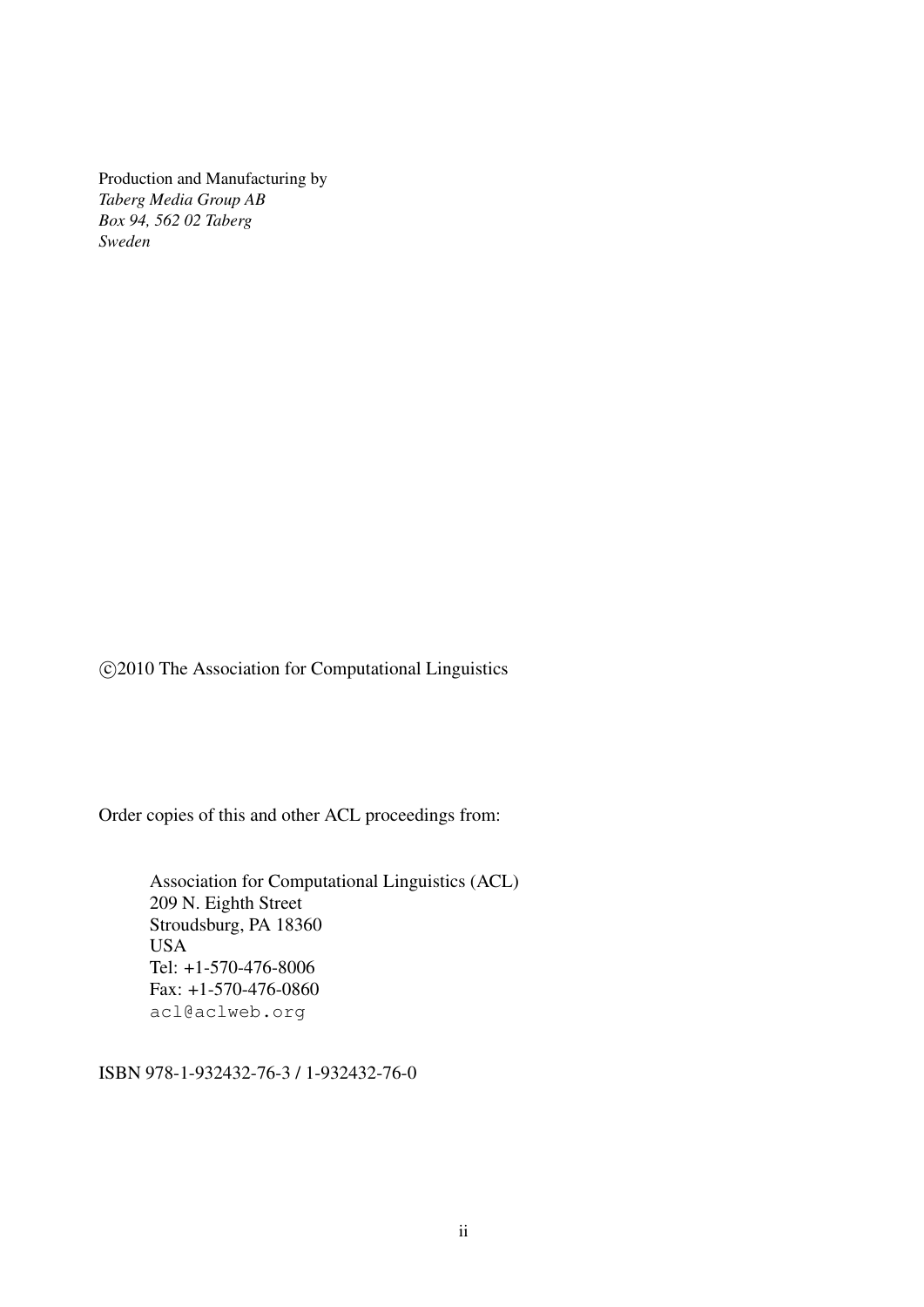## Introduction

We are delighted to present the Proceedings of the Eleventh Meeting of the ACL Special Interest Group on Computational Morphology and Phonology (SIGMORPHON), to be held on July 15, 2010 at Uppsala University, Uppsala, Sweden.

The purpose of SIGMORPHON is to foster computational research on the phonological, morphological, and phonetic properties of human language. All three of these sub-areas deal largely with the local structure of words and so share many technical methods. Furthermore, computational work that models empirical data must often draw on at least two of these areas, with explicit consideration of the morphology-phonology or phonology-phonetics interface.

We received a large number of submissions, on the full range of sub-areas, and accepted around forty percent. This has enabled us to provide what we hope you will agree is a high quality program.

We are grateful to the program committee for their careful and thoughtful reviews and discussions of the papers submitted this year. We are especially grateful to those reviewers who stepped in at the last minute when the number of submissions became clear.

We hope that you enjoy the workshop and these proceedings.

Jeffrey Heinz Lynne Cahill Richard Wicentowski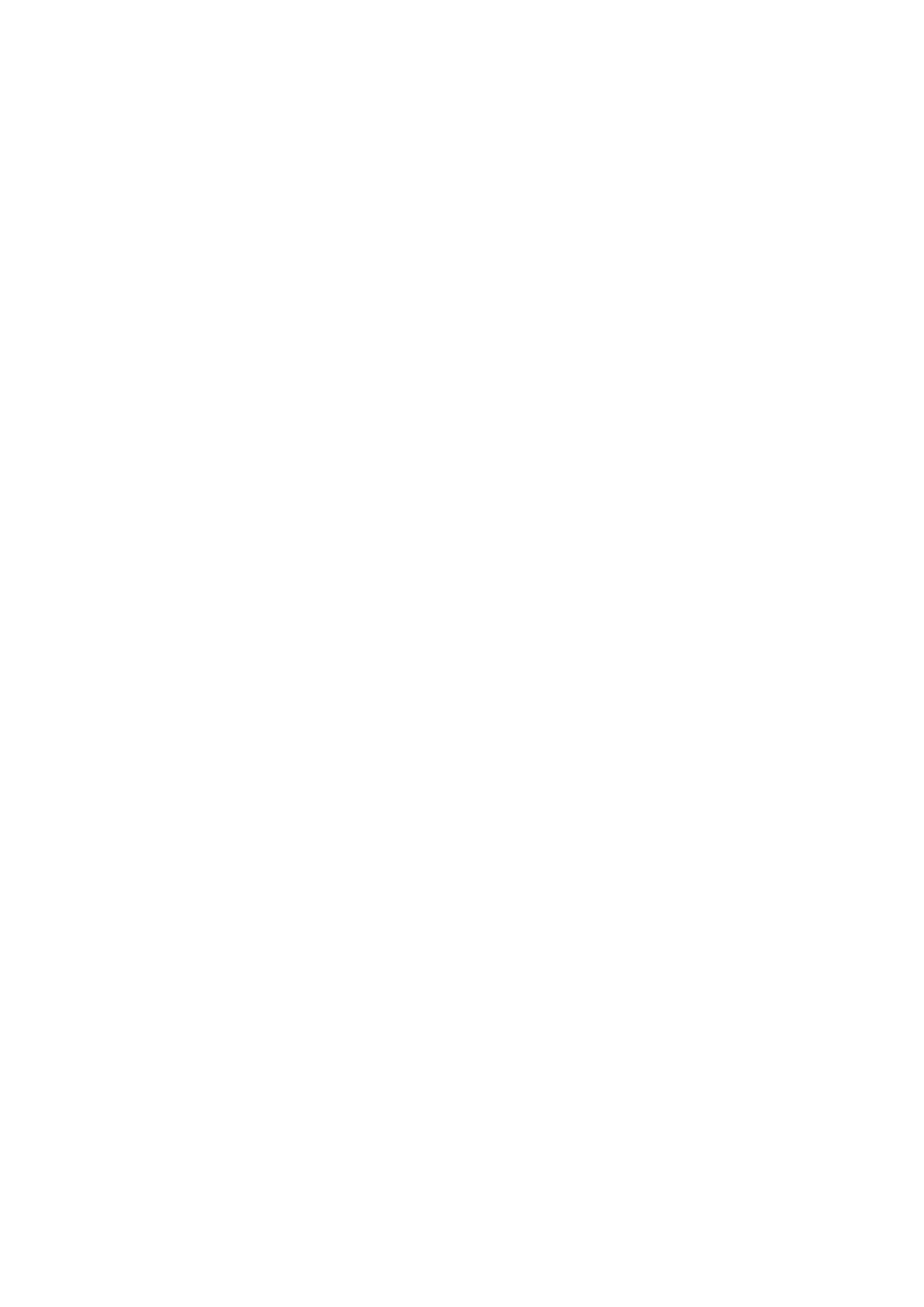### Organizers:

Jeffrey Heinz, University of Delaware Lynne Cahill, University of Brighton Richard Wicentowski, Swarthmore College

#### Program Committee Members:

Adam Albright, Massachusetts Institute of Technology Jason Eisner, Johns Hopkins University Mark Ellison, University of Western Australia Sharon Goldwater, University of Edinburgh Grzegorz Kondrak, University of Alberta Kimmo Koskenniemi, University of Helsinki Karen Livescu, Toyota Technological Institute at Chicago/University of Chicago Mike Maxwell, University of Maryland Jason Riggle, University of Chicago Shuly Wintner, University of Haifa

#### External Reviewers:

Timothy Bunnell, A.I. DuPont Hospital/University of Delaware Roger Evans, University of Brighton Dafydd Gibbon, University of Bielefeld Jon Herring, British Library William Idsardi, University of Marlyand Greg Kobele, University of Chicago Katya Pertsova, University of North Carolina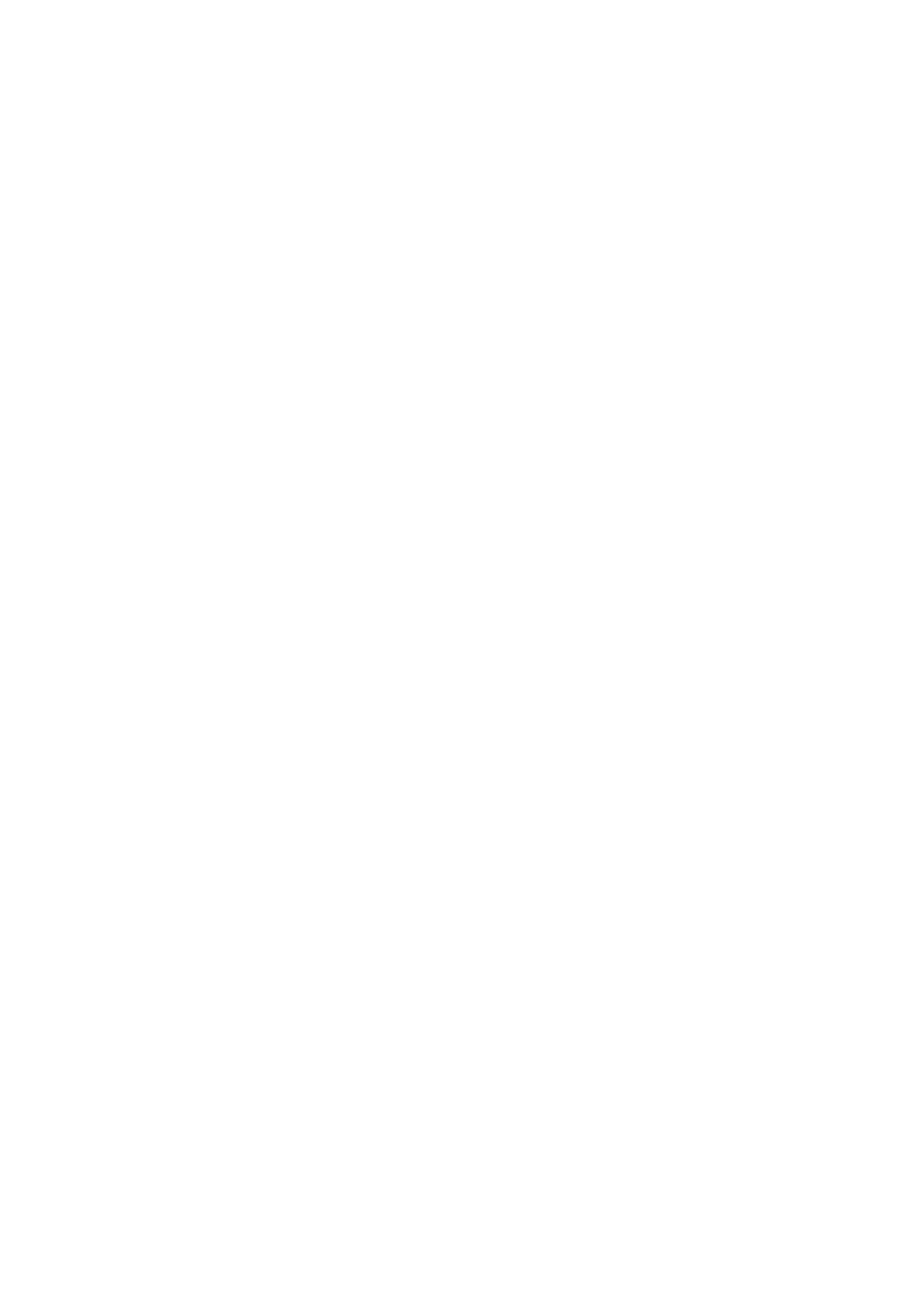## Table of Contents

| <b>Instance-Based Acquisition of Vowel Harmony</b>                                                  |
|-----------------------------------------------------------------------------------------------------|
| Verifying Vowel Harmony Typologies                                                                  |
| Complexity of the Acquisition of Phonotactics in Optimality Theory                                  |
| Maximum Likelihood Estimation of Feature-Based Distributions                                        |
| A Method for Compiling Two-Level Rules with Multiple Contexts                                       |
| <b>Exploring Dialect Phonetic Variation Using PARAFAC</b>                                           |
| Quantitative Evaluation of Competing Syllable Parses                                                |
| Toward a Totally Unsupervised, Language-Independent Method for the Syllabification of Written Texts |
| <b>Comparing Canonicalizations of Historical German Text</b>                                        |
| Semi-Supervised Learning of Concatenative Morphology                                                |
| Morpho Challenge 2005-2010: Evaluations and Results                                                 |